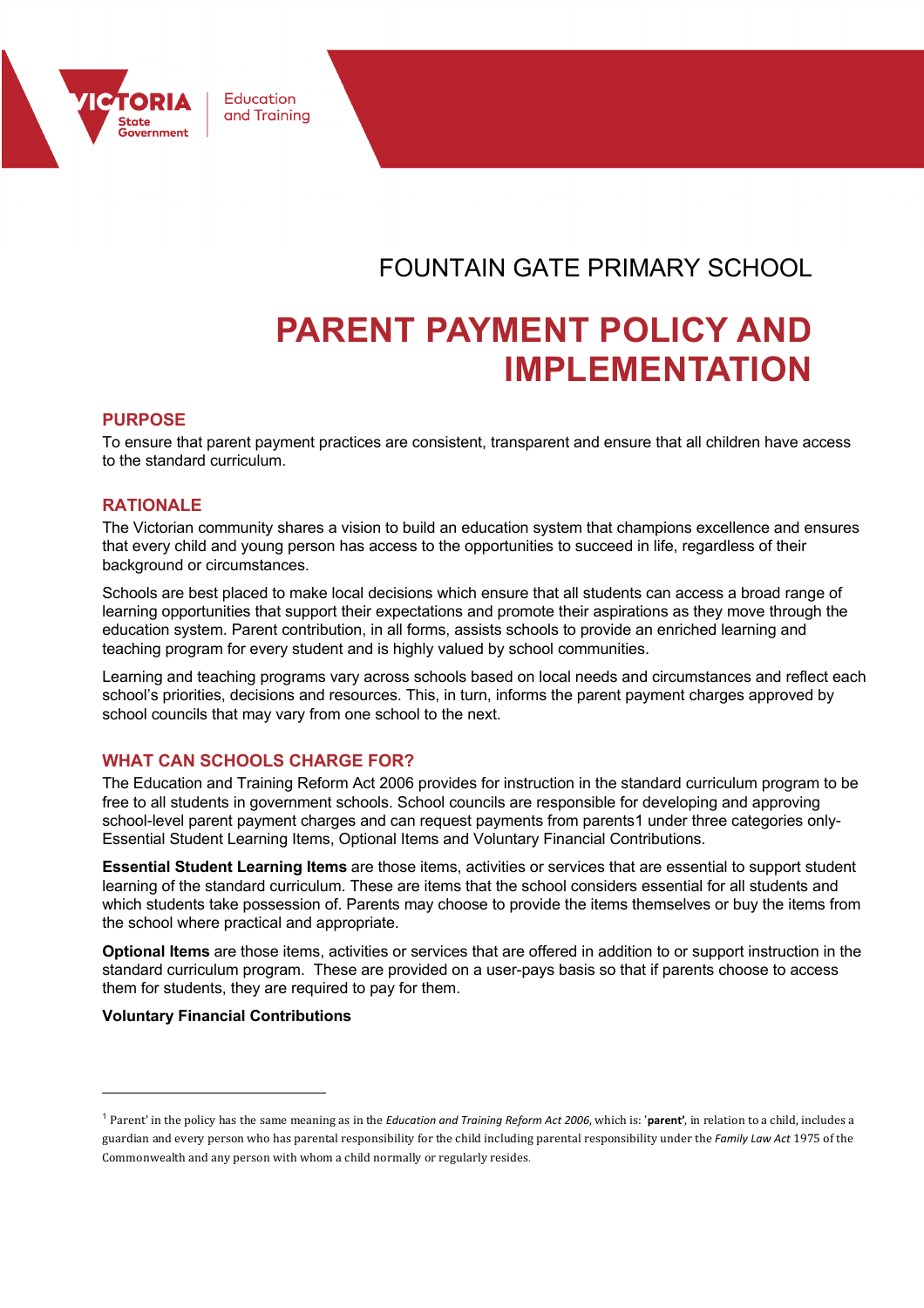

Parents can be invited to make a donation to the school for a general or specific purpose, e.g. school grounds projects, library fund or for new equipment. Only some Voluntary Financial Contributions are tax-deductible.

The attached diagram **"Understanding Parent Payment Categories"** provides examples of items and materials under each category.

In implementing this policy, schools must adhere to the following principles:

#### **PRINCIPLES**

- § **Educational value:** Student learning, aspirations and wellbeing are paramount when schools determine their parent payments practices
- § **Access, equity and inclusion:** All students have access to the standard curriculum program and participation of all students to the full school program is facilitated
- **Affordability:** Cost to parents is kept to a minimum and is affordable for most families at the school
- **Engagement and Support:** Early identification and engagement strategies by the school ensure parents are well informed of the payment options and supports available for those experiencing hardship
- **Respect and Confidentiality:** Parents and students experiencing hardship are treated with respect, dignity, sensitivity and without judgement and the identity and personal information of all parents and students are kept confidential in respect to parent payments
- **Transparency and Accountability:** School parent payment practices are well communicated, clear and transparent and their impact on student programs and families are reviewed by school councils

### **COST AND SUPPORT TO PARENTS**

When school councils consider the proposed requests for parent payments the cost is kept to a minimum and is affordable to most parents at the school.

School principals must ensure that:

- items students consume or take possession of are accurately costed
- payment requests are broadly itemised within the appropriate category
- parents are advised that they have the option of purchasing equivalent Essential Student Learning Items themselves, in consultation with the school
- information on payment options is available, accessible and easily understood to all parents so that they know what to expect and what supports they can access
- parents are provided with early notice of annual payment requests for school fees (i.e. a minimum of six weeks' notice prior to the end of the previous school year). This enables parents to save and budget accordingly.
- § parents are provided with reasonable notice of any other payment requests that arise during the school year- ensuring parents have a clear understanding of the full financial contribution being sought
- the status and details of any financial arrangements are kept confidential and only shared with relevant school personnel
- parents experiencing hardship are not pursued for outstanding school fees from one year to the next
- use of debt collectors to obtain outstanding school funds owed to the school from parents is not permitted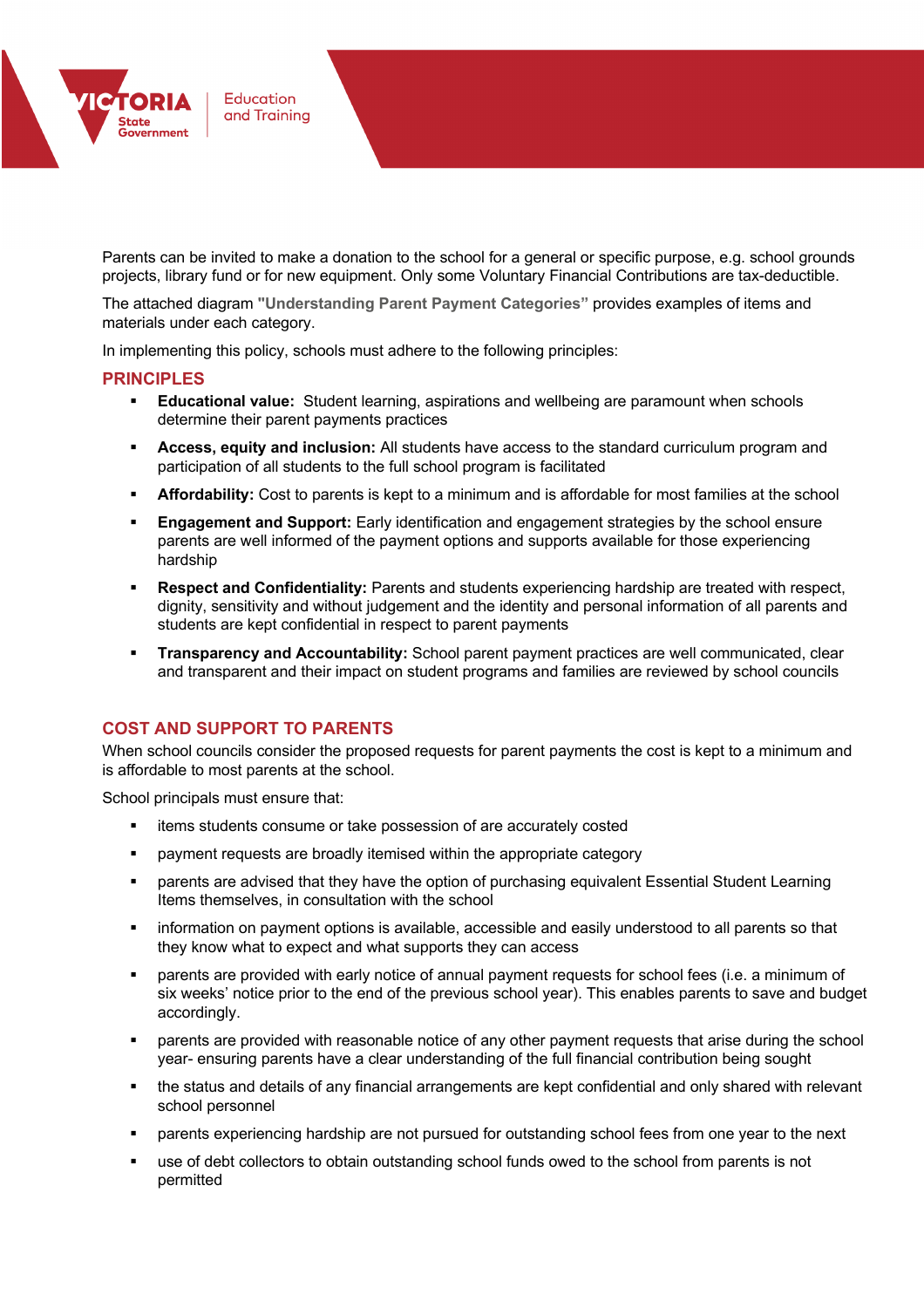

- there will be only one reminder notice to parents for voluntary financial contributions per year
- Invoices/statements for unpaid essential or optional items accepted by parents are not generated more than monthly or according to the parent payment arrangement with the school.

# **SUPPORT FOR FAMILIES**

Families may experience financial difficulties and may be unable to meet the full or part payments requested. Principals and school councils exercise sensitivity to the differing financial circumstances of students and their families when considering parent payment fees. There are a range of support options available to support and assist parents. These can be accessed through **"Cost support for families."**

Consideration to hardship arrangements in respect to payment requests is provided to families experiencing long term hardship or short term crisis on a confidential, case by case basis. All schools have written hardship arrangements that include a proactive approach to providing support for parents experiencing financial difficulty.

All parents are provided the name and contact details of a nominated parent payment contact person at the school who they can discuss payment arrangements with.

# **ENGAGING WITH PARENTS**

In respect to each school's development of its parent payments, school councils will engage in effective communication with the school community and have strategies in place to ensure they are aware of and understand the needs and views of parents.

# **REVIEW OF POLICY IMPLEMENTATION**

Schools will monitor the effectiveness and impact of the implementation of this policy at least annually as part of its ongoing improvement and report back to the school community.

The full Parent Payment Policy is available from the Department's **School Policy and Advisory Guide.**

Answers to the most commonly asked questions about school costs for parents see: **Frequently Asked Questions – For Parents**